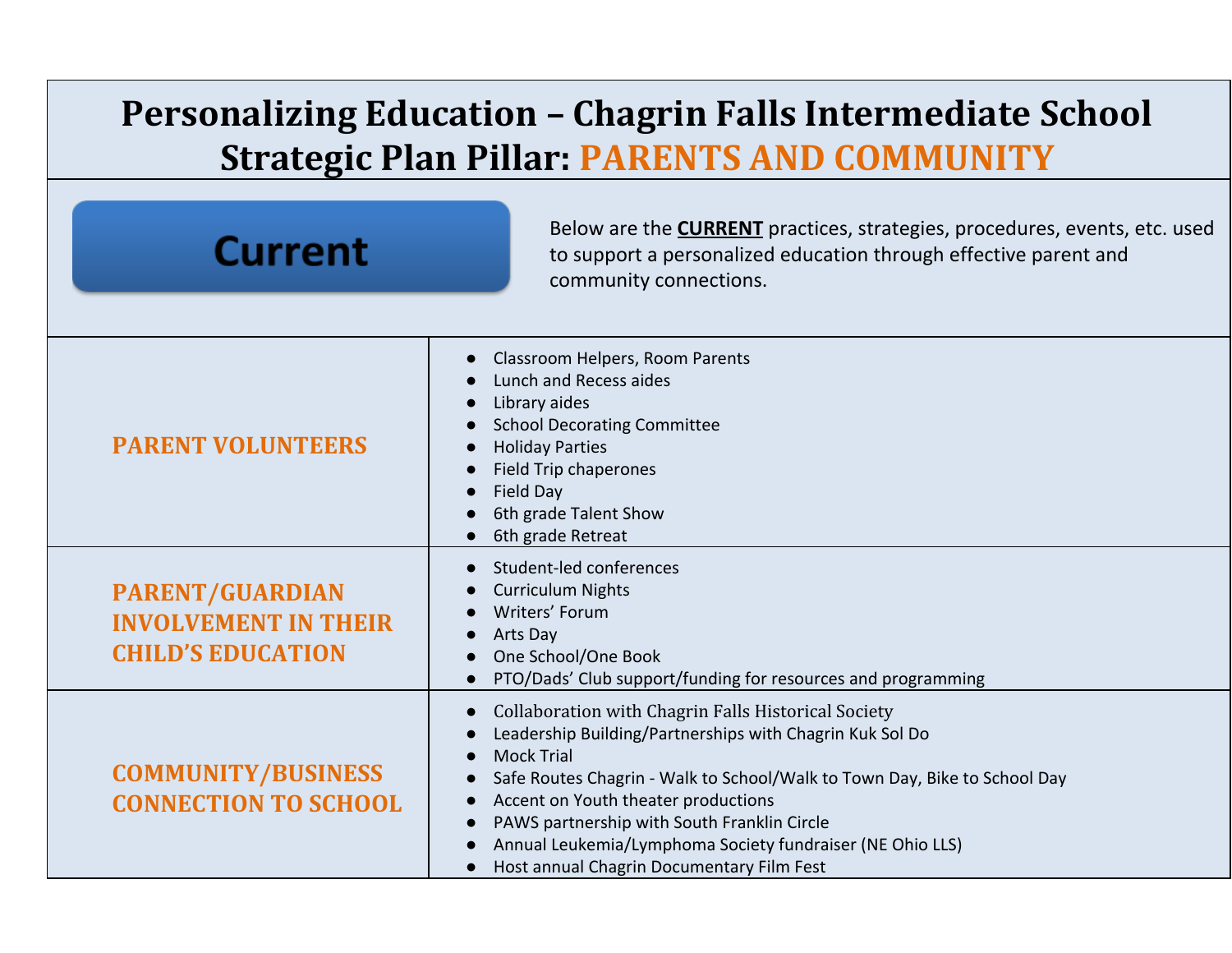|                                                                                   | <b>Youth Theater</b><br>$\bullet$<br>Cuyahoga County Library - Summer Reading Program                                                                                                                                                         |
|-----------------------------------------------------------------------------------|-----------------------------------------------------------------------------------------------------------------------------------------------------------------------------------------------------------------------------------------------|
| <b>Developing</b>                                                                 | Below are the practices, strategies, procedures, events, etc. that we are<br><b>DEVELOPING</b> to support a personalized education through effective parent<br>and community connections.                                                     |
| <b>PARENT VOLUNTEERS</b>                                                          | Classroom helpers<br>Training for lunchtime and recess aides                                                                                                                                                                                  |
| <b>PARENT/GUARDIAN</b><br><b>INVOLVEMENT IN THEIR</b><br><b>CHILD'S EDUCATION</b> | <b>Parent Questionnaires</b><br>Learning Style Inventories                                                                                                                                                                                    |
| <b>COMMUNITY/BUSINESS</b><br><b>CONNECTION TO SCHOOL</b>                          | Partnerships with Write Place Interns<br>Anti-Bullying Programming<br><b>Career Day</b><br>Art Club partnerships with Valley Art Center<br>Life Skills partnerships for students with disabilities (with local grocery stores and businesses) |
| <b>Future</b>                                                                     | Below are <b>FUTURE</b> goals and/or ideas related to supporting a personalized<br>education through effective parent and community connections.                                                                                              |
| <b>PARENT VOLUNTEERS</b>                                                          | <b>Art Helpers</b><br>$\bullet$                                                                                                                                                                                                               |
| <b>PARENT/GUARDIAN</b><br><b>INVOLVEMENT IN THEIR</b><br><b>CHILD'S EDUCATION</b> | Reading "Buddies"/Tutors<br>Writing "Buddies"/Tutors<br><b>Community Gardens</b>                                                                                                                                                              |